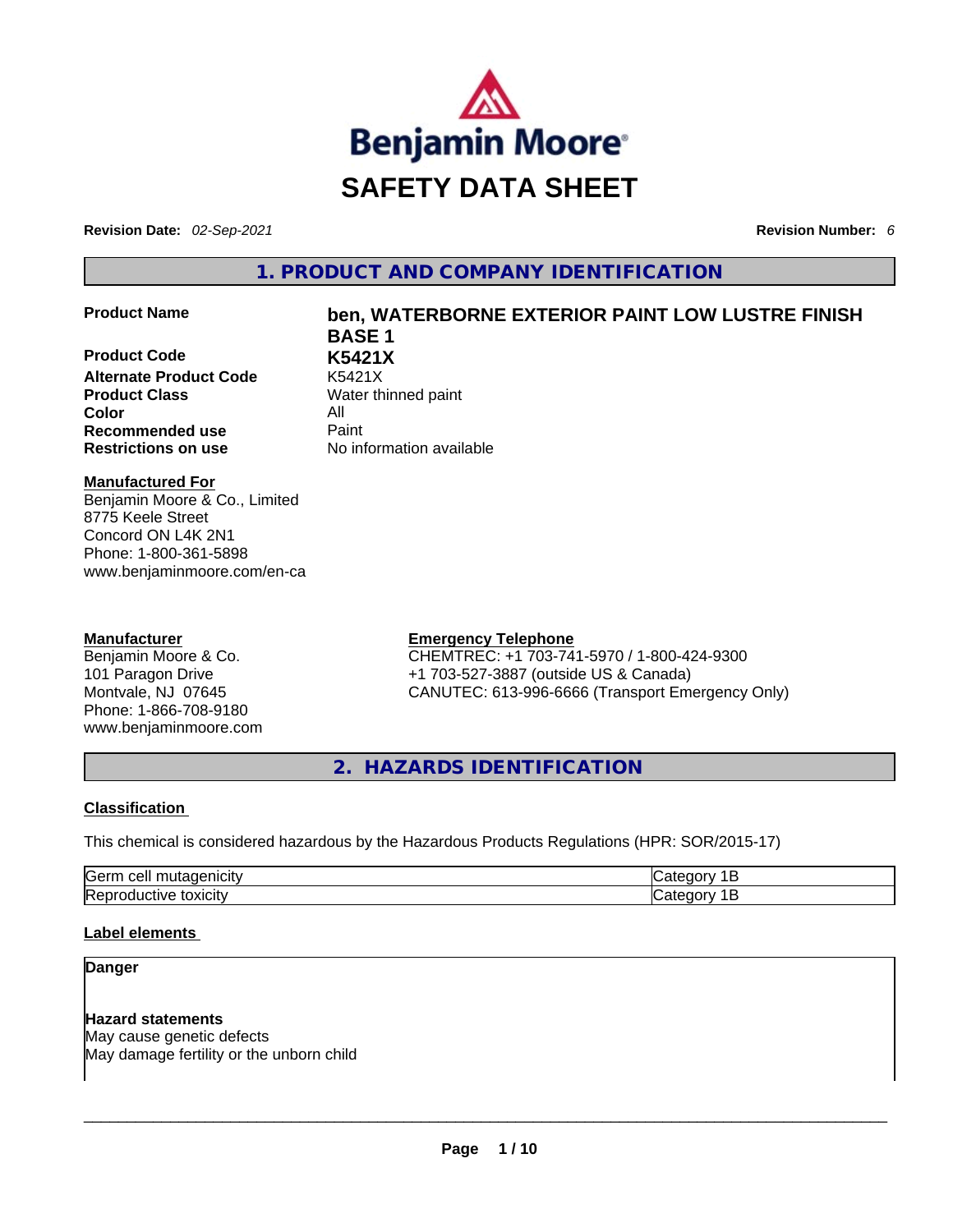

**Odor** little or no odor

### **Precautionary Statements - Prevention**

Obtain special instructions before use Do not handle until all safety precautions have been read and understood Use personal protective equipment as required

#### **Precautionary Statements - Response**

IF exposed or concerned: Get medical advice/attention

#### **Precautionary Statements - Storage**

Store locked up

#### **Precautionary Statements - Disposal**

Dispose of contents/container to an approved waste disposal plant

#### **Other information**

No information available

 **WARNING:** This product contains isothiazolinone compounds at levels of <0.1%. These substances are biocides commonly found in most paints and a variety of personal care products as a preservative. Certain individuals may be sensitive or allergic to these substances, even at low levels.

# **3. COMPOSITION INFORMATION ON COMPONENTS**

| <b>Chemical name</b>                                     | CAS No.    | Weight-%      | <b>Hazardous Material</b><br>registry number<br>(HMIRA registry #) | Date HMIRA filed and<br>Information Review Act date exemption granted<br>(if applicable) |
|----------------------------------------------------------|------------|---------------|--------------------------------------------------------------------|------------------------------------------------------------------------------------------|
| Titanium dioxide                                         | 13463-67-7 | $10 - 30%$    |                                                                    |                                                                                          |
| Nepheline syenite                                        | 37244-96-5 | $3 - 7%$      |                                                                    |                                                                                          |
| Kaolin                                                   | 1332-58-7  | - 5%          |                                                                    |                                                                                          |
| Zinc oxide                                               | 1314-13-2  | - 5%          |                                                                    |                                                                                          |
| Sodium C14-C16 olefin<br>sulfonate                       | 68439-57-6 | $0.1 - 0.25%$ |                                                                    |                                                                                          |
| 1-Methyl-2-pyrrolidinone                                 | 872-50-4   | $0.1 - 0.25%$ |                                                                    |                                                                                          |
| Carbamic acid,<br>1H-benzimidazol-2-yl-, methyl<br>ester | 10605-21-7 | $0.1 - 0.25%$ |                                                                    |                                                                                          |
| Trimethylolpropane                                       | 77-99-6    | $0.1 - 0.25%$ |                                                                    |                                                                                          |

\*The exact percentage (concentration) of composition has been withheld as a trade secret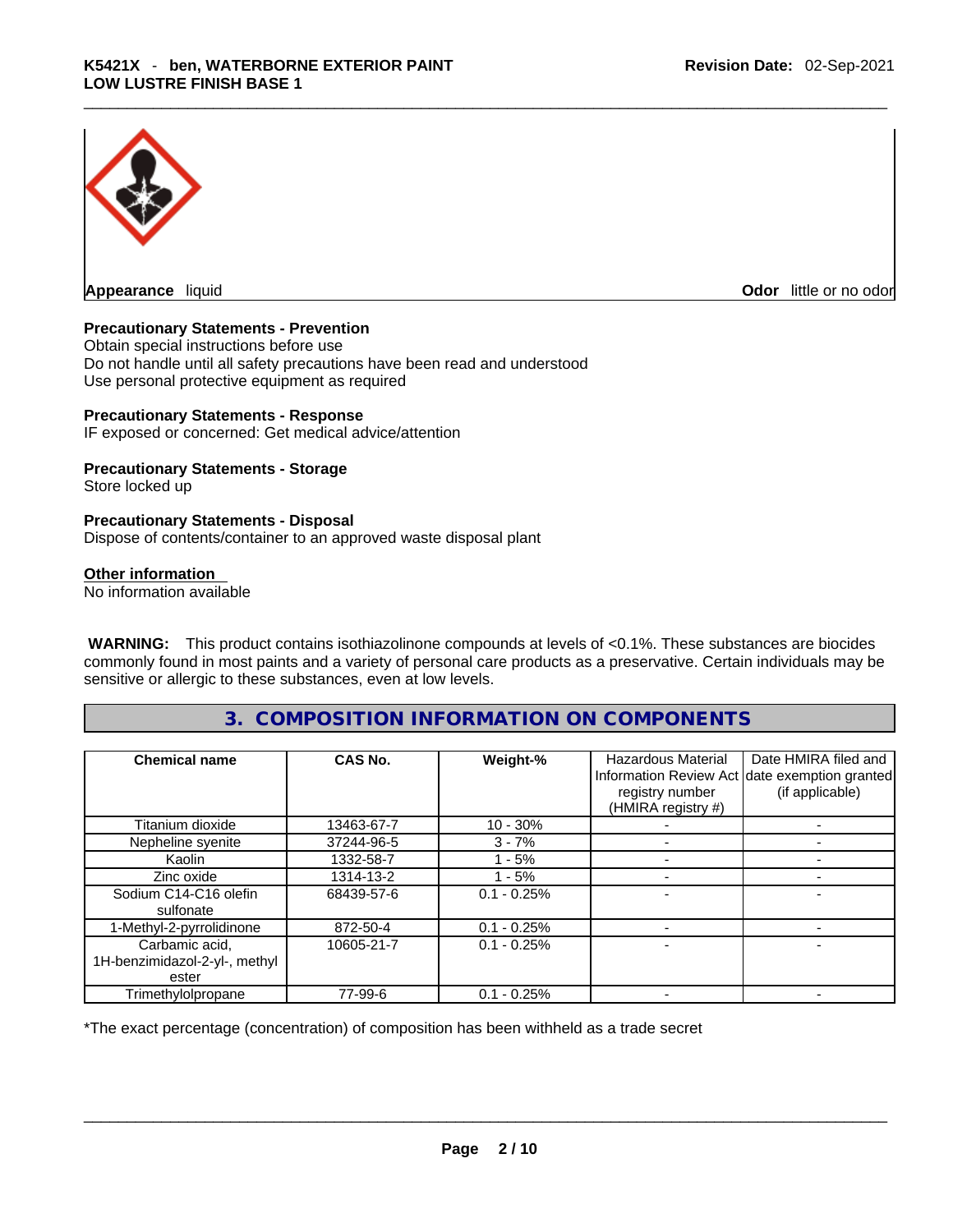|                                        | 4. FIRST AID MEASURES                                                                                    |  |  |  |  |
|----------------------------------------|----------------------------------------------------------------------------------------------------------|--|--|--|--|
| <b>General Advice</b>                  | If symptoms persist, call a physician. Show this safety data<br>sheet to the doctor in attendance.       |  |  |  |  |
| <b>Eye Contact</b>                     | Rinse thoroughly with plenty of water for at least 15<br>minutes and consult a physician.                |  |  |  |  |
| <b>Skin Contact</b>                    | Wash off immediately with soap and plenty of water while<br>removing all contaminated clothes and shoes. |  |  |  |  |
| <b>Inhalation</b>                      | Move to fresh air. If symptoms persist, call a physician.                                                |  |  |  |  |
| Ingestion                              | Clean mouth with water and afterwards drink plenty of<br>water. Consult a physician if necessary.        |  |  |  |  |
| <b>Most Important Symptoms/Effects</b> | None known.                                                                                              |  |  |  |  |
| <b>Notes To Physician</b>              | Treat symptomatically.                                                                                   |  |  |  |  |
| 5. FIRE-FIGHTING MEASURES              |                                                                                                          |  |  |  |  |

| <b>Suitable Extinguishing Media</b>                                              | Use extinguishing measures that are appropriate to local<br>circumstances and the surrounding environment.                                   |  |  |
|----------------------------------------------------------------------------------|----------------------------------------------------------------------------------------------------------------------------------------------|--|--|
| Protective equipment and precautions for firefighters                            | As in any fire, wear self-contained breathing apparatus<br>pressure-demand, MSHA/NIOSH (approved or equivalent)<br>and full protective gear. |  |  |
| <b>Specific Hazards Arising From The Chemical</b>                                | Closed containers may rupture if exposed to fire or<br>extreme heat.                                                                         |  |  |
| Sensitivity to mechanical impact                                                 | No                                                                                                                                           |  |  |
| Sensitivity to static discharge                                                  | No.                                                                                                                                          |  |  |
| <b>Flash Point Data</b><br>Flash point (°F)<br>Flash Point (°C)<br><b>Method</b> | Not applicable<br>Not applicable<br>Not applicable                                                                                           |  |  |
| <b>Flammability Limits In Air</b>                                                |                                                                                                                                              |  |  |
| Lower flammability limit:<br><b>Upper flammability limit:</b>                    | Not applicable<br>Not applicable                                                                                                             |  |  |
| Flammability: 0<br><b>NFPA</b><br>Health: $2$                                    | <b>Instability: 0</b><br><b>Special:</b> Not Applicable                                                                                      |  |  |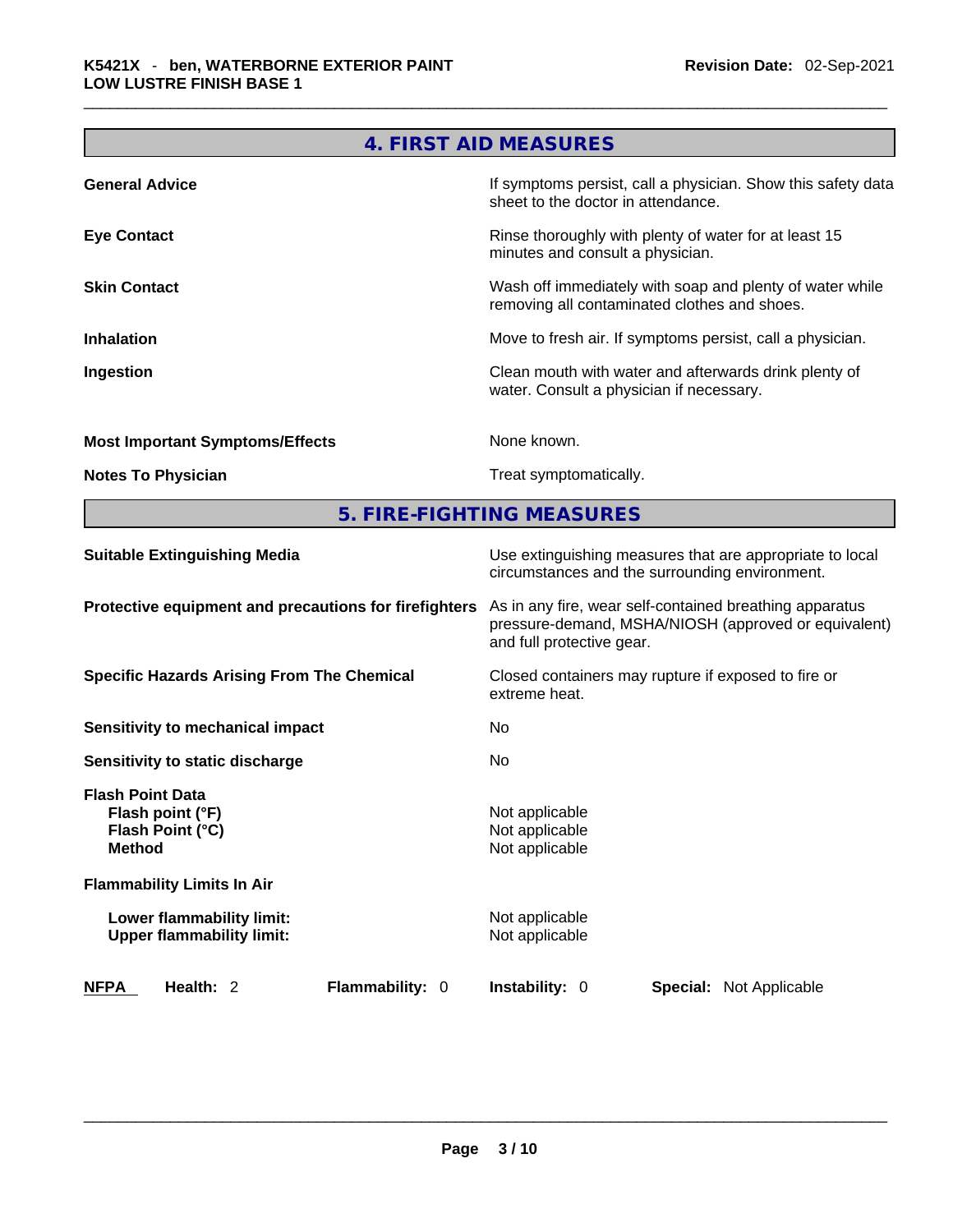#### **NFPA Legend**

- 0 Not Hazardous
- 1 Slightly
- 2 Moderate
- 3 High
- 4 Severe

*The ratings assigned are only suggested ratings, the contractor/employer has ultimate responsibilities for NFPA ratings where this system is used.* 

*Additional information regarding the NFPA rating system is available from the National Fire Protection Agency (NFPA) at www.nfpa.org.* 

# **6. ACCIDENTAL RELEASE MEASURES**

**Personal Precautions Avoid contact with skin, eyes and clothing. Ensure Personal Precautions** adequate ventilation.

**Other Information Discription Prevent further leakage or spillage if safe to do so.** 

**Environmental precautions** See Section 12 for additional Ecological Information.

**Methods for Cleaning Up Soak up with inert absorbent material. Sweep up and** shovel into suitable containers for disposal.

# **7. HANDLING AND STORAGE**

**Handling Handling Avoid contact with skin, eyes and clothing. Avoid breathing** vapors, spray mists or sanding dust. In case of insufficient ventilation, wear suitable respiratory equipment.

**Storage Keep container tightly closed. Keep out of the reach of Keep** container tightly closed. Keep out of the reach of

**Incompatible Materials No information available No** information available

**8. EXPOSURE CONTROLS/PERSONAL PROTECTION** 

children.

#### **Exposure Limits**

| <b>Chemical name</b> | <b>ACGIH TLV</b>                                                                                                                              | <b>Alberta</b>                                 | <b>British Columbia</b>                                | <b>Ontario</b>                                         | Quebec                                                                  |
|----------------------|-----------------------------------------------------------------------------------------------------------------------------------------------|------------------------------------------------|--------------------------------------------------------|--------------------------------------------------------|-------------------------------------------------------------------------|
| Titanium dioxide     | TWA: $10 \text{ mg/m}^3$                                                                                                                      | $10 \text{ mg/m}^3$ - TWA                      | 10 mg/m $3$ - TWA                                      | 10 mg/m $3$ - TWA                                      | 10 mg/m $3$ - TWAEV                                                     |
|                      |                                                                                                                                               |                                                | $3$ mg/m <sup>3</sup> - TWA                            |                                                        |                                                                         |
| Nepheline syenite    | N/E                                                                                                                                           | N/E                                            | N/E                                                    | 10 mg/m $3$ - TWA                                      | N/E                                                                     |
| Kaolin               | TWA: $2 \text{ mg/m}^3$<br>particulate matter<br>containing no<br>asbestos and <1%<br>crystalline silica,<br>respirable particulate<br>matter | $2 \text{mq/m}^3$ - TWA                        | $2 \text{mq/m}^3$ - TWA                                | $2 \text{ mg/m}^3$ - TWA                               | 5 mg/m <sup>3</sup> - TWAEV                                             |
| Zinc oxide           | STEL: $10 \text{ mg/m}^3$<br>respirable particulate<br>matter<br>TWA: $2 \text{ mg/m}^3$<br>respirable particulate<br>matter                  | $2 \text{ mg/m}^3$ - TWA<br>10 $mq/m^3$ - STEL | $2 \text{ mg/m}^3$ - TWA<br>$10 \text{ mg/m}^3$ - STEL | $2 \text{ mg/m}^3$ - TWA<br>$10 \text{ mg/m}^3$ - STEL | 10 mg/m $3$ - TWAEV<br>$5 \text{ mg/m}^3$ - TWAEV<br>10 mg/m $3 -$ STEV |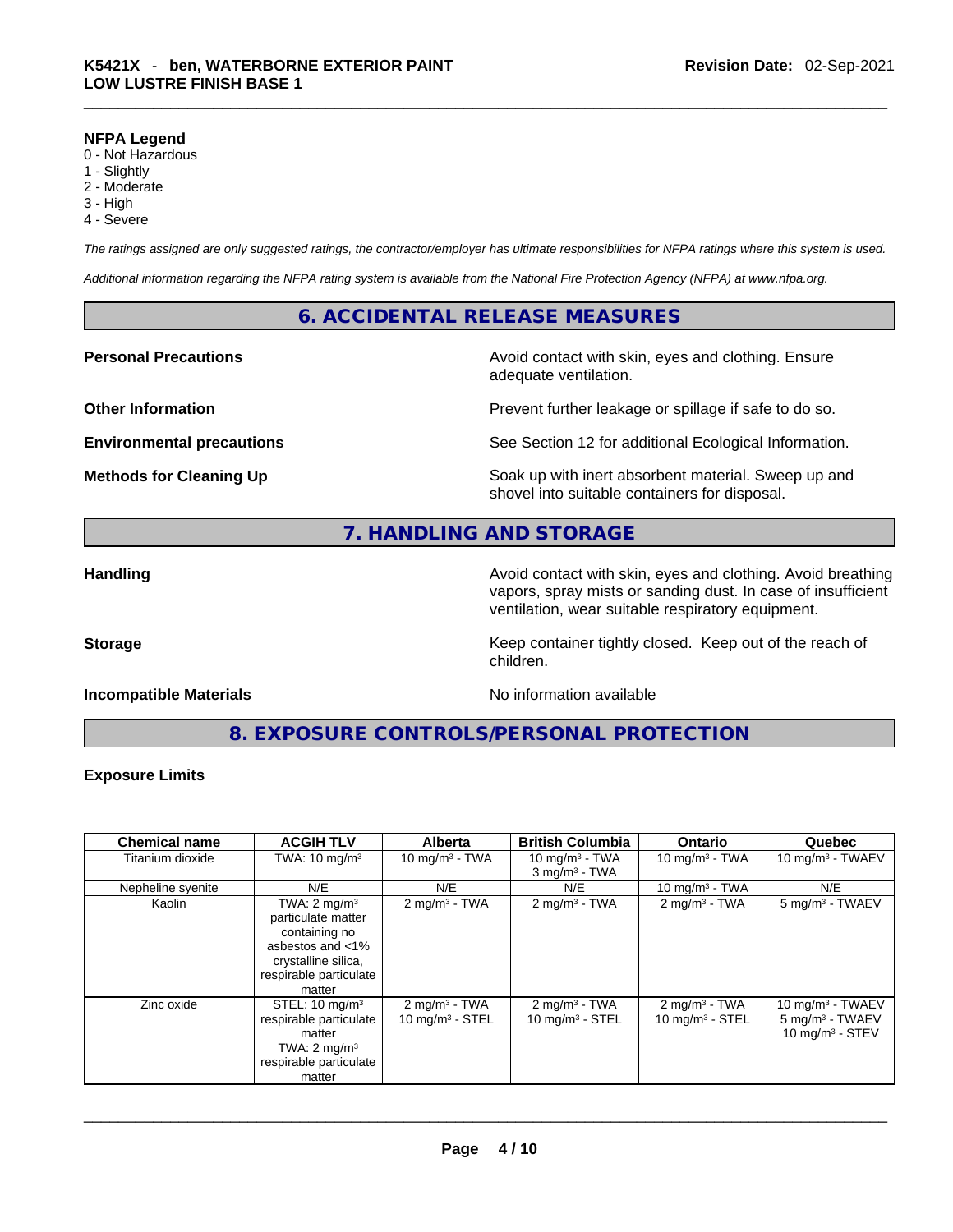| 1-Methyl-2-pyrrolidinone                                                                                                                                                                                                                                                                                                     | N/E | N/E | N/E                                          | 400 mg/m $3$ - TWA                                                                                                                                                                                                                                                                                                                                                                                           | N/E |
|------------------------------------------------------------------------------------------------------------------------------------------------------------------------------------------------------------------------------------------------------------------------------------------------------------------------------|-----|-----|----------------------------------------------|--------------------------------------------------------------------------------------------------------------------------------------------------------------------------------------------------------------------------------------------------------------------------------------------------------------------------------------------------------------------------------------------------------------|-----|
| Legend<br>ACGIH - American Conference of Governmental Industrial Hygienists<br>Alberta - Alberta Occupational Exposure Limits<br>British Columbia - British Columbia Occupational Exposure Limits<br>Ontario - Ontario Occupational Exposure Limits<br>Quebec - Quebec Occupational Exposure Limits<br>N/E - Not established |     |     |                                              |                                                                                                                                                                                                                                                                                                                                                                                                              |     |
| <b>Engineering Measures</b>                                                                                                                                                                                                                                                                                                  |     |     |                                              | Ensure adequate ventilation, especially in confined areas.                                                                                                                                                                                                                                                                                                                                                   |     |
| <b>Personal Protective Equipment</b><br><b>Eye/Face Protection</b><br><b>Skin Protection</b><br><b>Respiratory Protection</b>                                                                                                                                                                                                |     |     | Safety glasses with side-shields.<br>vapors. | Protective gloves and impervious clothing.<br>Use only with adequate ventilation. In operations where<br>exposure limits are exceeded, use a NIOSH approved<br>respirator that has been selected by a technically qualified<br>person for the specific work conditions. When spraying the<br>product or applying in confined areas, wear a NIOSH<br>approved respirator specified for paint spray or organic |     |
| <b>Hygiene Measures</b>                                                                                                                                                                                                                                                                                                      |     |     | thoroughly after handling.                   | Avoid contact with skin, eyes and clothing. Remove and<br>wash contaminated clothing before re-use. Wash                                                                                                                                                                                                                                                                                                     |     |

# **9. PHYSICAL AND CHEMICAL PROPERTIES**

| Appearance                        | liquid                   |
|-----------------------------------|--------------------------|
| Odor                              | little or no odor        |
| <b>Odor Threshold</b>             | No information available |
| Density (Ibs/gal)                 | $10.5 - 10.9$            |
| <b>Specific Gravity</b>           | $1.25 - 1.31$            |
| рH                                | No information available |
| <b>Viscosity (cps)</b>            | No information available |
| Solubility(ies)                   | No information available |
| <b>Water solubility</b>           | No information available |
| <b>Evaporation Rate</b>           | No information available |
| Vapor pressure                    | No information available |
| Vapor density                     | No information available |
| Wt. % Solids                      | $40 - 50$                |
| Vol. % Solids                     | $30 - 40$                |
| Wt. % Volatiles                   | $50 - 60$                |
| <b>Vol. % Volatiles</b>           | $60 - 70$                |
| <b>VOC Regulatory Limit (g/L)</b> | < 50                     |
| <b>Boiling Point (°F)</b>         | 212                      |
| <b>Boiling Point (°C)</b>         | 100                      |
| Freezing point (°F)               | 32                       |
| <b>Freezing Point (°C)</b>        | 0                        |
| Flash point (°F)                  | Not applicable           |
| Flash Point (°C)                  | Not applicable           |
| <b>Method</b>                     | Not applicable           |
| <b>Flammability (solid, gas)</b>  | Not applicable           |
| <b>Upper flammability limit:</b>  | Not applicable           |
|                                   |                          |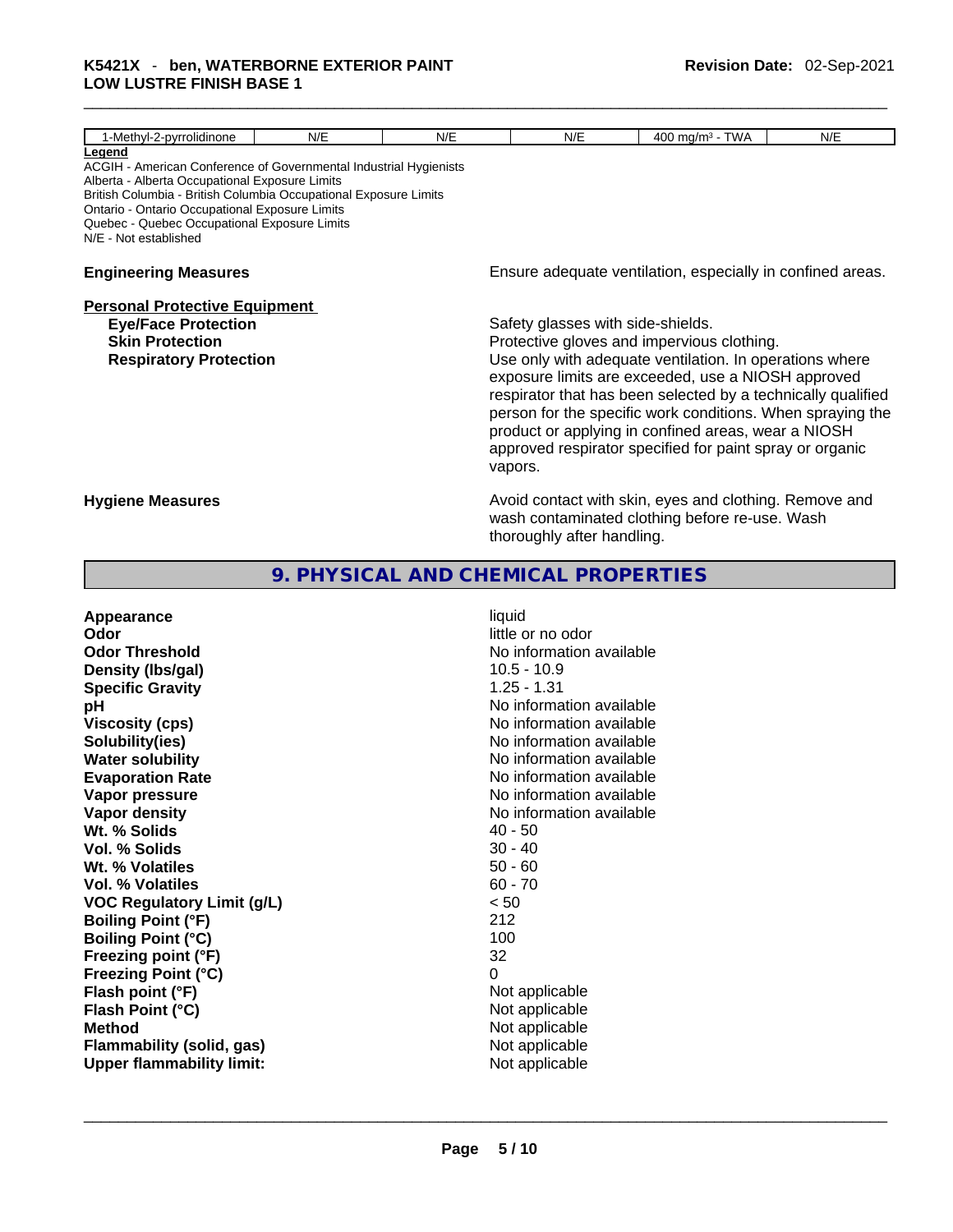**Lower flammability limit:**<br> **Autoignition Temperature (°F)**<br>
Mo information available Autoignition **Temperature** (°F) <br>
Autoignition **Temperature** (°C) <br>
No information available **Autoignition Temperature (°C)**<br> **Decomposition Temperature (°F)** No information available **Decomposition Temperature (°F) Decomposition Temperature (°C)**<br> **Partition coefficient**<br> **Partition coefficient**<br> **No** information available

**No information available** 

# **10. STABILITY AND REACTIVITY**

| <b>Reactivity</b>                         | Not Applicable                           |
|-------------------------------------------|------------------------------------------|
| <b>Chemical Stability</b>                 | Stable under normal conditions.          |
| <b>Conditions to avoid</b>                | Prevent from freezing.                   |
| <b>Incompatible Materials</b>             | No materials to be especially mentioned. |
| <b>Hazardous Decomposition Products</b>   | None under normal use.                   |
| <b>Possibility of hazardous reactions</b> | None under normal conditions of use.     |

# **11. TOXICOLOGICAL INFORMATION**

#### **Product Information Information on likely routes of exposure**

**Principal Routes of Exposure Exposure** Eye contact, skin contact and inhalation.

**Acute Toxicity<br>Product Information** 

**No information available** 

#### **<u>Symptoms related to the physical, chemical and toxicological characteristics</u>**

**Symptoms Symptoms No information available** 

### **Delayed and immediate effects as well as chronic effects from short and long-term exposure**

| Eye contact                     | May cause slight irritation                              |
|---------------------------------|----------------------------------------------------------|
| <b>Skin contact</b>             | Substance may cause slight skin irritation. Prolonged or |
|                                 | repeated contact may dry skin and cause irritation.      |
| <b>Inhalation</b>               | May cause irritation of respiratory tract.               |
| Ingestion                       | Ingestion may cause gastrointestinal irritation, nausea, |
|                                 | vomiting and diarrhea.                                   |
| <b>Sensitization</b>            | No information available.                                |
| <b>Neurological Effects</b>     | No information available.                                |
| <b>Mutagenic Effects</b>        | Suspected of causing genetic defects.                    |
| <b>Reproductive Effects</b>     | May damage fertility or the unborn child.                |
| <b>Developmental Effects</b>    | No information available.                                |
| <b>Target organ effects</b>     | Respiratory system, Lungs, Gastrointestinal tract (GI).  |
| <b>STOT - single exposure</b>   | No information available.                                |
| <b>STOT - repeated exposure</b> | No information available.                                |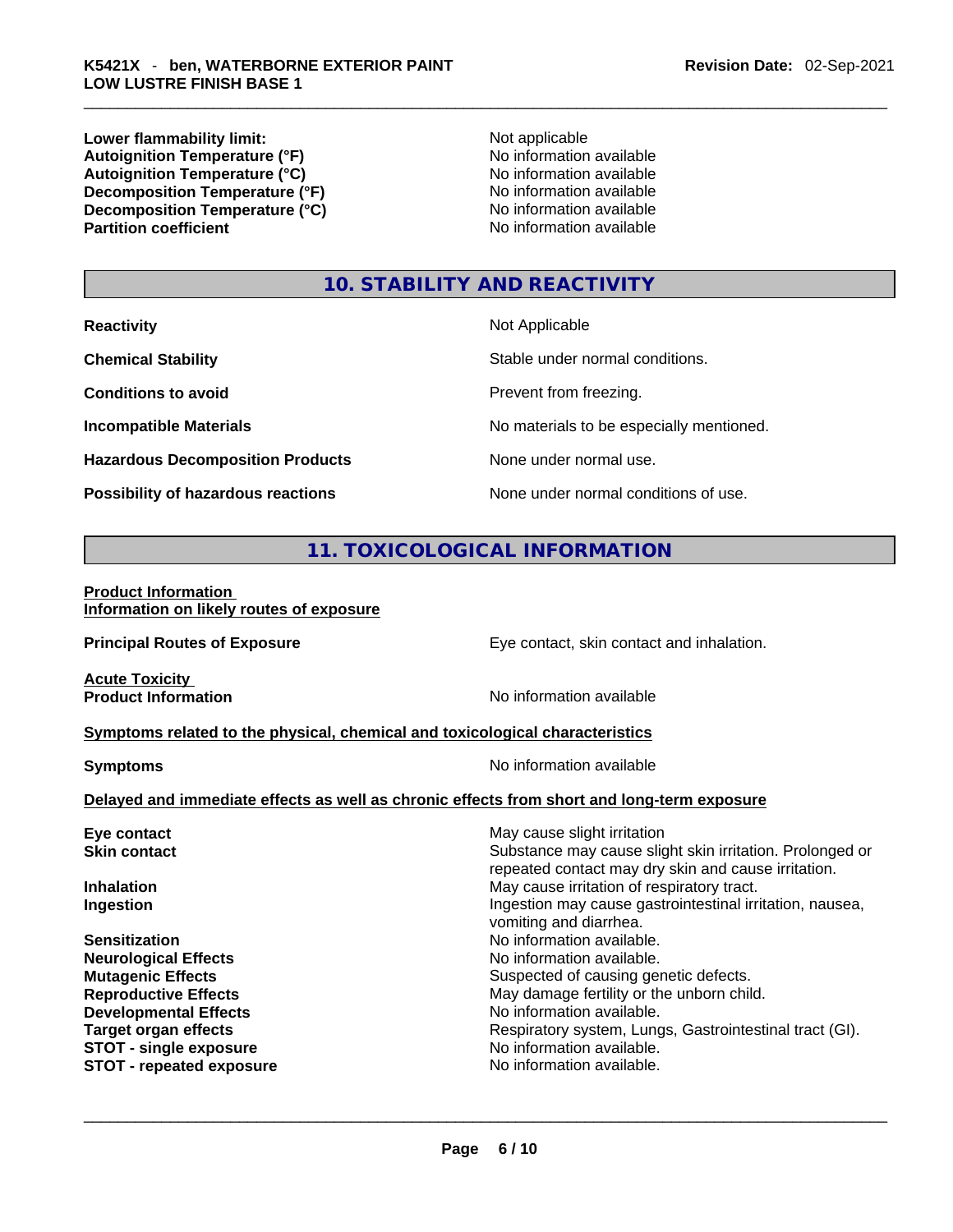**Other adverse effects No information available.** No information available. Aspiration Hazard **Aspiration Hazard No information available.** 

#### **Numerical measures of toxicity**

**The following values are calculated based on chapter 3.1 of the GHS document**

**ATEmix (oral)** 46022 mg/kg

#### **Component Information**

| Chemical name                                                       | Oral LD50                                      | Dermal LD50              | <b>Inhalation LC50</b>  |
|---------------------------------------------------------------------|------------------------------------------------|--------------------------|-------------------------|
| Titanium dioxide<br>13463-67-7                                      | $> 10000$ mg/kg (Rat)                          |                          |                         |
| Kaolin<br>1332-58-7                                                 | $> 5000$ mg/kg (Rat)                           | $>$ 5000 mg/kg (Rat)     |                         |
| Zinc oxide<br>1314-13-2                                             | $>$ 5000 mg/kg (Rat)                           |                          |                         |
| Sodium C14-C16 olefin sulfonate<br>68439-57-6                       | $= 2220$ mg/kg (Rat)                           | $> 740$ mg/kg (Rabbit)   |                         |
| 1-Methyl-2-pyrrolidinone<br>872-50-4                                | $= 3914$ mg/kg (Rat)                           | $= 8$ g/kg (Rabbit)      | $> 5.1$ mg/L (Rat) 4 h  |
| Carbamic acid,<br>1H-benzimidazol-2-yl-, methyl ester<br>10605-21-7 | $>$ 5050 mg/kg (Rat)                           | $> 10000$ mg/kg (Rabbit) |                         |
| Trimethylolpropane<br>77-99-6                                       | $= 14100$ mg/kg (Rat)<br>$= 14000$ mg/kg (Rat) |                          | $> 0.29$ mg/L (Rat) 4 h |

#### **Chronic Toxicity**

#### **Carcinogenicity**

*The information below indicates whether each agency has listed any ingredient as a carcinogen:.* 

| <b>Chemical name</b>          | <b>IARC</b>                       | <b>NTP</b> |
|-------------------------------|-----------------------------------|------------|
|                               | 2B -<br>Possible Human Carcinogen |            |
| <sup>1</sup> Titanium dioxide |                                   |            |

• Although IARC has classified titanium dioxide as possibly carcinogenic to humans (2B), their summary concludes: "No significant exposure to titanium dioxide is thought to occur during the use of products in which titanium dioxide is bound to other materials, such as paint."

#### **Legend**

IARC - International Agency for Research on Cancer NTP - National Toxicity Program OSHA - Occupational Safety & Health Administration

**12. ECOLOGICAL INFORMATION** 

# **Ecotoxicity Effects**

The environmental impact of this product has not been fully investigated.

### **Product Information**

### **Acute Toxicity to Fish**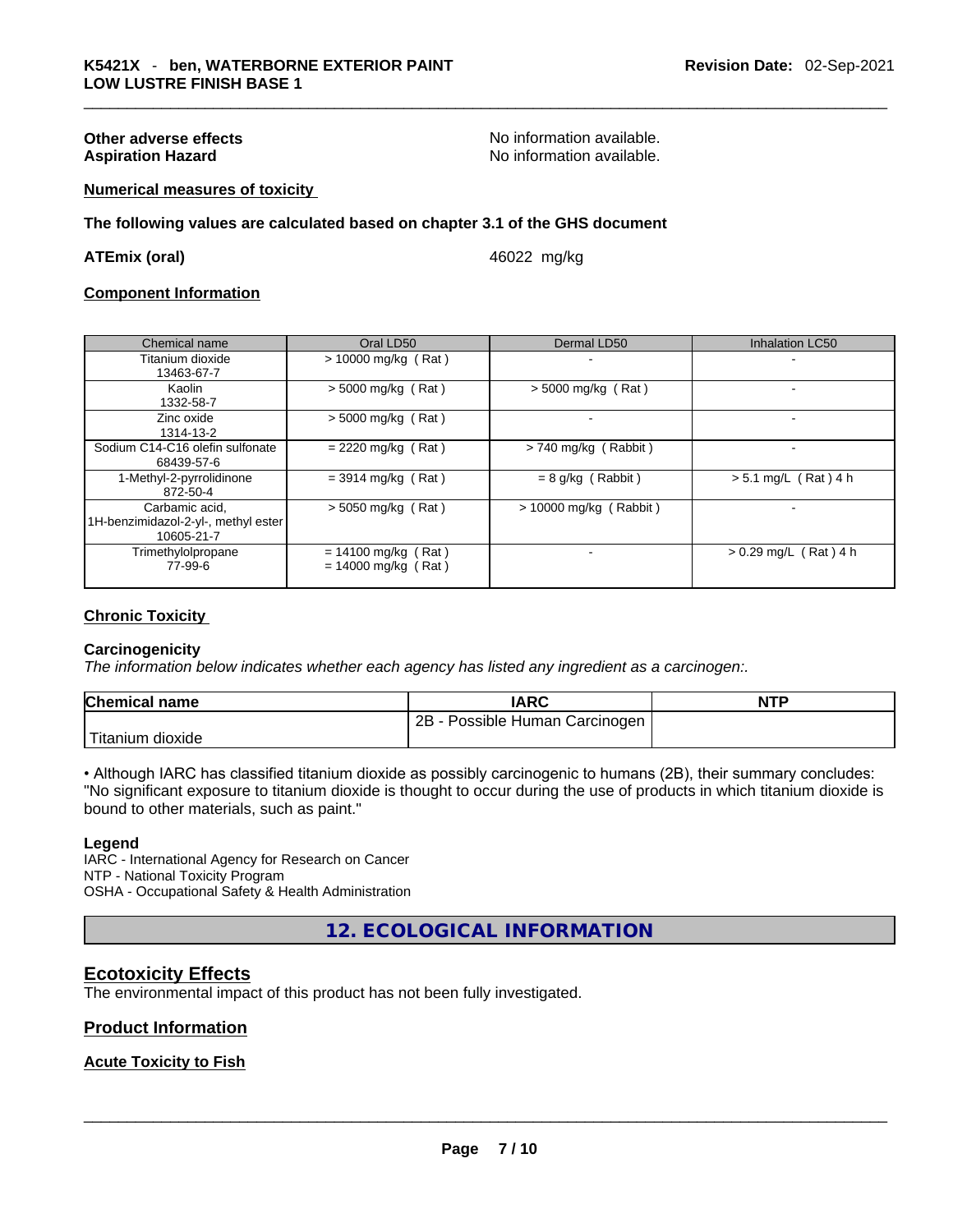### No information available

# **Acute Toxicity to Aquatic Invertebrates**

No information available

**Acute Toxicity to Aquatic Plants**

No information available

#### **Persistence / Degradability**

No information available.

#### **Bioaccumulation**

There is no data for this product.

### **Mobility in Environmental Media**

No information available.

#### **Ozone**

No information available

# **Component Information**

#### **Acute Toxicity to Fish**

Titanium dioxide  $LC50:$  > 1000 mg/L (Fathead Minnow - 96 hr.) Carbamic acid, 1H-benzimidazol-2-yl-, methyl ester LC50: 1.5 mg/L (Rainbow Trout - 96 hr.)

#### **Acute Toxicity to Aquatic Invertebrates**

Carbamic acid, 1H-benzimidazol-2-yl-, methyl ester LC50: 0.22 mg/L (water flea - 48 hr.)

**Acute Toxicity to Aquatic Plants** No information available

# **13. DISPOSAL CONSIDERATIONS**

**Waste Disposal Method** Dispose of in accordance with federal, state, provincial, and local regulations. Local requirements may vary, consult your sanitation department or state-designated environmental protection agency for more disposal options.

# **14. TRANSPORT INFORMATION**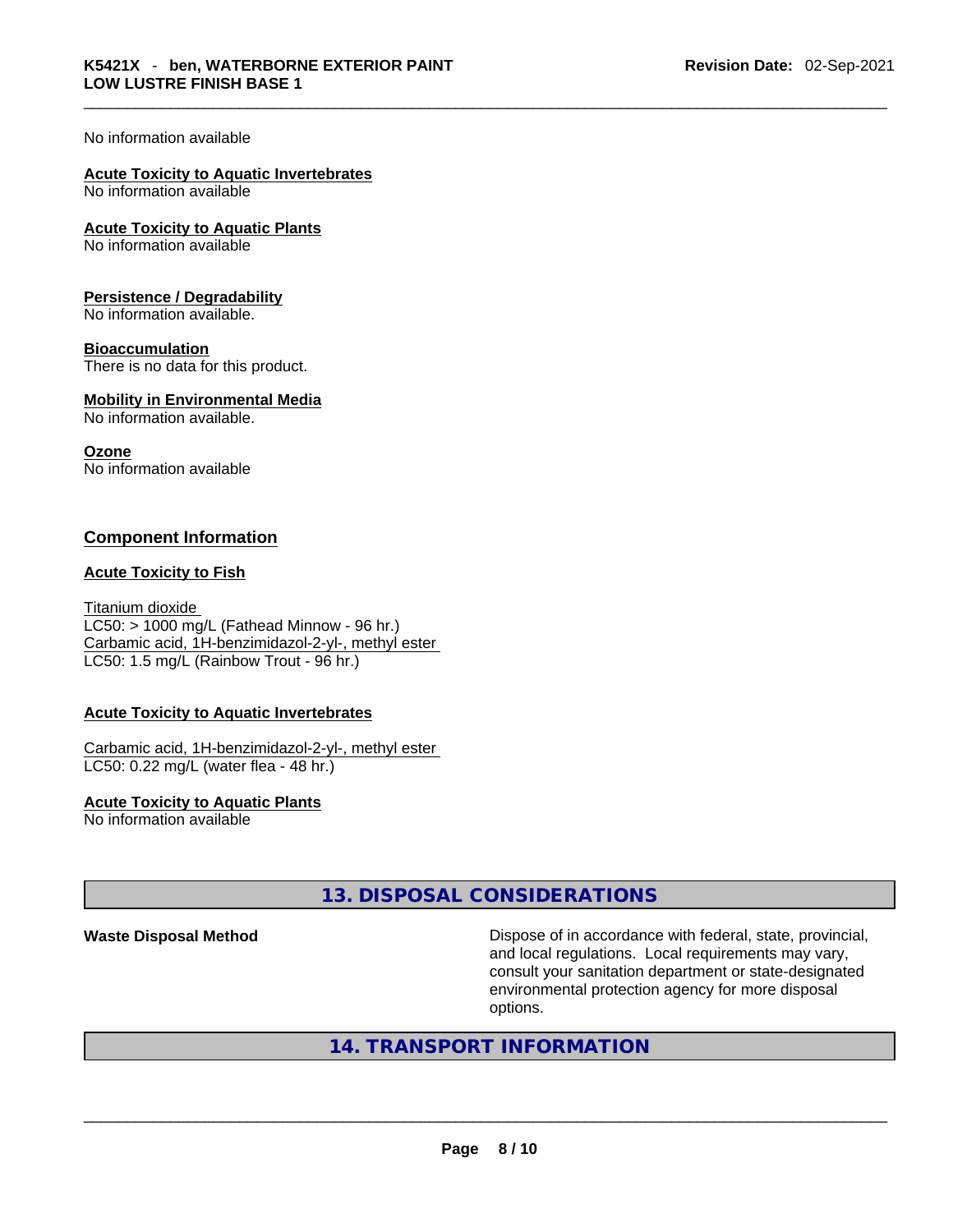| <b>TDG</b>        | Not regulated |
|-------------------|---------------|
| <b>ICAO/IATA</b>  | Not regulated |
| <b>IMDG / IMO</b> | Not regulated |

# **15. REGULATORY INFORMATION**

# **International Inventories**

| <b>TSCA: United States</b> | Yes - All components are listed or exempt. |
|----------------------------|--------------------------------------------|
| <b>DSL: Canada</b>         | Yes - All components are listed or exempt. |

# **National Pollutant Release Inventory (NPRI)**

#### **NPRI Parts 1- 4**

This product contains the following Parts 1-4 NPRI chemicals:

| Chemical name            | CAS No.  | Weiaht-% | <b>NPRI Parts 1-4</b> |
|--------------------------|----------|----------|-----------------------|
| 1-Methyl-2-pyrrolidinone | 872-50-4 | $0.25\%$ | _istec                |

#### **NPRI Part 5**

This product contains the following NPRI Part 5 Chemicals:

*None*

#### **WHMIS Regulatory Status**

This product has been classified in accordance with the hazard criteria of the Hazardous Products Regulations (HPR) and the SDS contains all the information required by the HPR.

| <b>16. OTHER INFORMATION</b>                                                                                                    |               |                        |                      |          |  |
|---------------------------------------------------------------------------------------------------------------------------------|---------------|------------------------|----------------------|----------|--|
| HMIS -                                                                                                                          | Health: $2^*$ | <b>Flammability: 0</b> | <b>Reactivity: 0</b> | $PPE: -$ |  |
| <b>HMIS Legend</b><br>0 - Minimal Hazard<br>1 - Slight Hazard<br>2 - Moderate Hazard<br>3 - Serious Hazard<br>4 - Severe Hazard |               |                        |                      |          |  |

\* - Chronic Hazard

X - Consult your supervisor or S.O.P. for "Special" handling instructions.

Note: The PPE rating has intentionally been left blank. Choose appropriate PPE that will protect employees from the hazards the material will *present under the actual normal conditions of use.* 

*Caution: HMISÒ ratings are based on a 0-4 rating scale, with 0 representing minimal hazards or risks, and 4 representing significant hazards or*